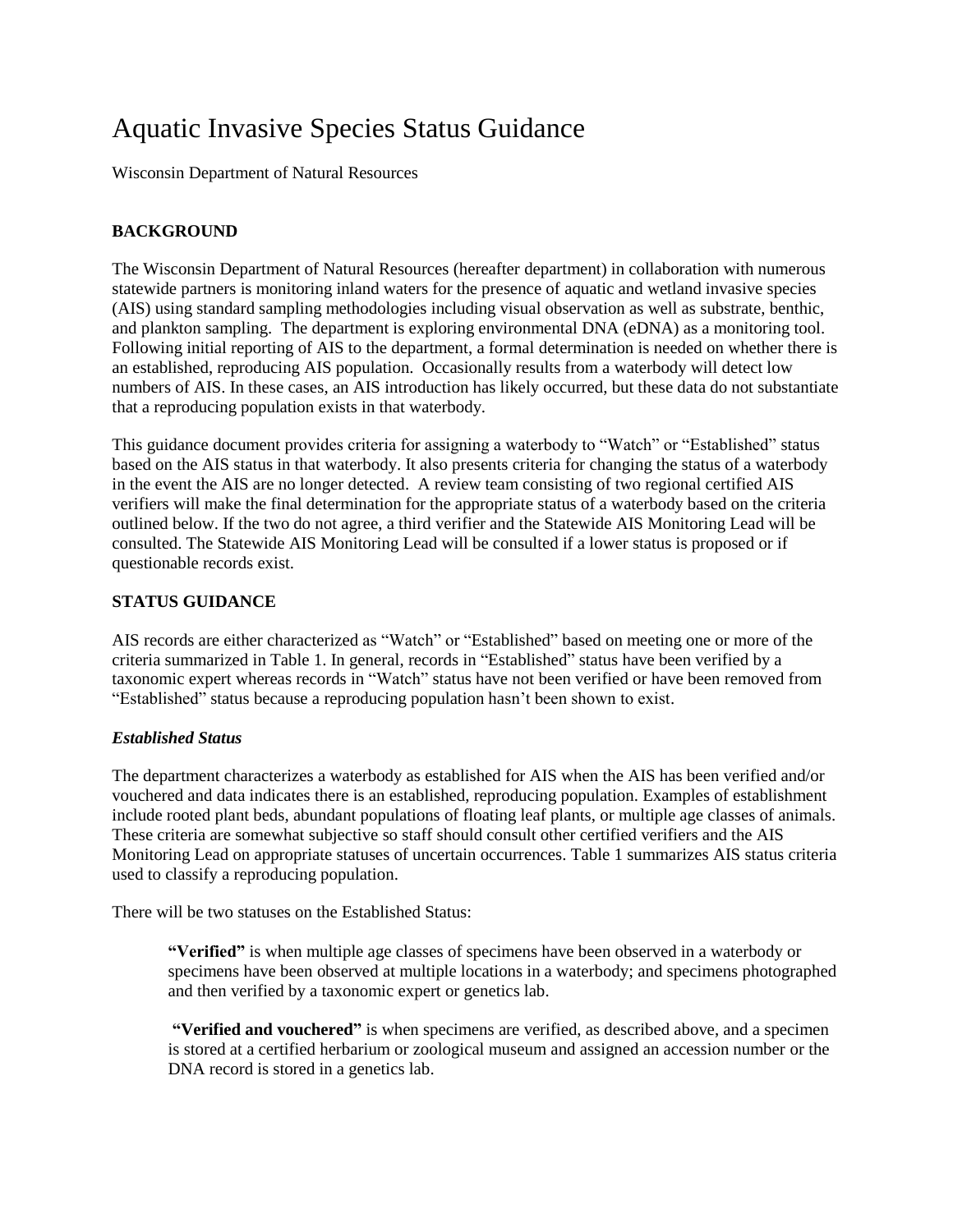#### *Watch Status*

When AIS records are first observed, the record will be entered in the Surface Water Data Viewer and the status of the populations within that waterbody will be identified as "observed" and placed in "Watch" status until a live specimen is verified and a reproducing population is confirmed by the regional biologist according to the criteria outlined in Table 1. The biologist will to conduct a survey at the earliest opportunity or work with external partners, such as citizen volunteers, to implement reconnaissance, especially with species listed as prohibited in s. NR 40.02(44), Wis. Adm. Code. Manual Code 9183.1. Surveys on lakes may involve completing a point-intercept survey using plant rakes and D-nets and also searching shores, piers, rocks, and other available substrate near where the AIS was observed and in targeted areas of suitable habitat (see the Early Detection protocols for guidance). Surveys on streams involve completing transect surveys with plant rakes and D-nets and shoreline reconnaissance along stations (see the Early Detection Stream Protocols for guidance). Surveys in wetlands involved a targeted search through appropriate habitats (see the Wetland Early Detection Protocol for guidance). If the AIS are only found in one location in a waterbody and if AIS animals are all from the same year class (i.e. about the same size, or in the same growth stage), then the waterbody will remain in "Watch" status and targeted for additional follow-up work by department staff and partners. If no species are detected, the waterbody will remain as "Observed" in "Watch" status. The biologist and AIS Monitoring Lead will be consulted to determine whether a status should be changed to "No longer observed". Waterbodies in "Watch" status are targets for additional AIS monitoring. Depending on the species discovered, increased public information and educational outreach are promoted. Defer to the Department Response Framework for Invasive Species for further actions to take after the discovery of a new population.

Unfortunately, once AIS become established in a waterbody it is unlikely that they will be eradicated. However, recent success stories show that some AIS such as Japanese knotweed and in few cases, Eurasian watermilfoil are "no longer observed" and believed to be eradicated. In the event that a waterbody status is established for AIS, but subsequent information indicate that they are no longer present, a waterbody may be changed from the "Established" to "Watch" status by designating as "no longer observed". There is not currently guidance on when to downgrade a status as the dormancy of most species has not been evaluated yet. The Monitoring Lead will work with staff to develop criteria for changing a status. To allow progress in the meantime, the AIS Monitoring Lead and regional resource manager will determine the appropriate reconnaissance effort for a given occurrence. In general, thorough searches should be conducted in the known species location and throughout a waterbody or wetland during the peak growing season for the target species for a minimum of two consecutive years. Two years is an arbitrary timeframe and may not apply to all species so the regional department resource managers and the AIS Monitoring Lead must agree on an adequate level of effort for a status to change to "no longer observed". All monitoring efforts must be tracked in SWIMS to track the monitoring effort.

Any waterbody that is changed from "Established" to "Watch" status will remain on the "Watch" status indefinitely. AIS may remain in other habitats nearby, propagules may remain within the waterbody, and the pathway for invasion may still exist. Hence, no field surveillance criteria are recommended for changing Watch waterbodies to a lower status, unless an AIS record is found to be the result of a data entry error or misidentification.

There are two statuses on the "Watch" status:

**"Observed"** is a record that has been observed in the field, but a specimen has not been verified by a taxonomic expert or an established population has not been found within the waterbody. Only dead AIS or few individuals of one age class have been observed, not an established breeding population. This will include dead individuals observed outside their growing season